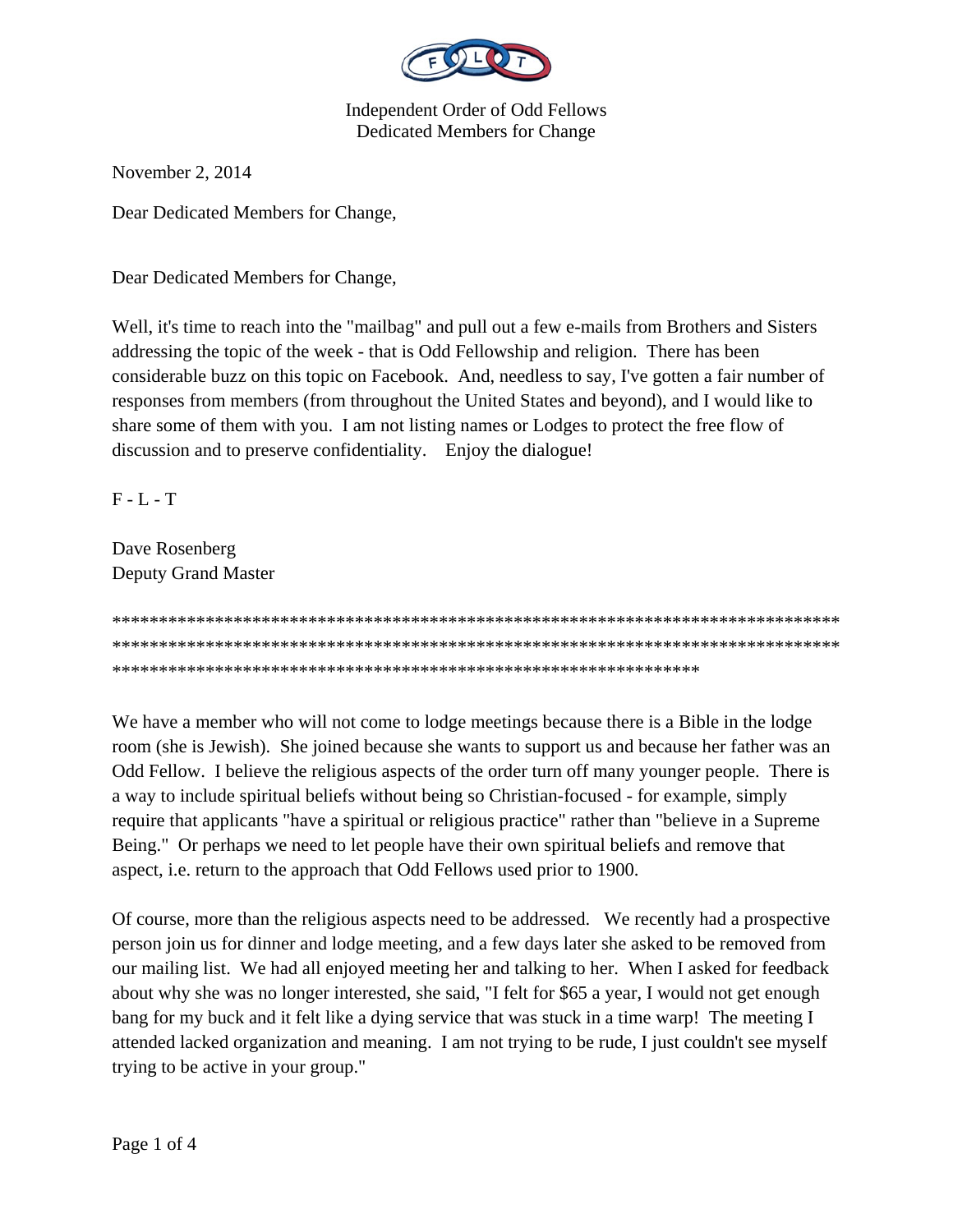

**Independent Order of Odd Fellows Dedicated Members for Change** 

Hooray for you, Dave! Thank you for your loyal service to IOOF and all the amazing work you are doing to get movement in Odd Fellows before it croaks.

Am I reading this correctly? Are you suggesting we take the Christian basis o-out of Odd Fellowship? This is my main selling point to my friends, that the order has a Biblical basis. Without that, I would not participate with the Buddha, Hindu, etc. Sorry.

I guess I personally will have a huge problem with this. The churches are already bending before social pressure and not staying true to the Bible. IN our Bible study we find we learn and follow more and more what the scriptures say. I will not weaken nor depart from my faith.

In many other countries where we have Odd Fellows Lodges, there is no chaplain as an officer in the Lodge room. This is for the benefit of people from other religious backgrounds. One member shared, if we are really non-sectarian, why do we recite prayers in the lodge room and why do we even question people if they believe in a supreme being or not? All these prayers and all makes the Odd Fellows quasi-sectarian or even look religious or "churchy" to people.

Thank you, Dave! It's about time someone had the courage to put these issues on the table for discussion. We can't afford to just keep doing everything the way we did it ten years ago or fifty years ago. The religion thing is a big deal to a lot of people. How can we say we are nonsectarian when we have the Christian Bible in the Lodge room and recite prayers from the New Testament? Isn't Truth the Third Degree? We are not being truthful to ourselves or to others. I know many members who are absolutely uncomfortable in the Lodge room because of the Christian

Dave, it's always interesting and thought-provoking to read these. I also agree that it is good to examine all the Odd Fellowship beliefs and practices, but would like to offer a minority opinion. I believe that those advocating removing Christian Judaic moral examples are missing the point  $\ldots$ 

1. Supreme Being issue. I offer the following perspective. The definition of Supreme Being seeming being used in these mailings seems to be one of a divine being or god. I contend that is not necessarily the case. A SB can be someone or something which idealizes a concept or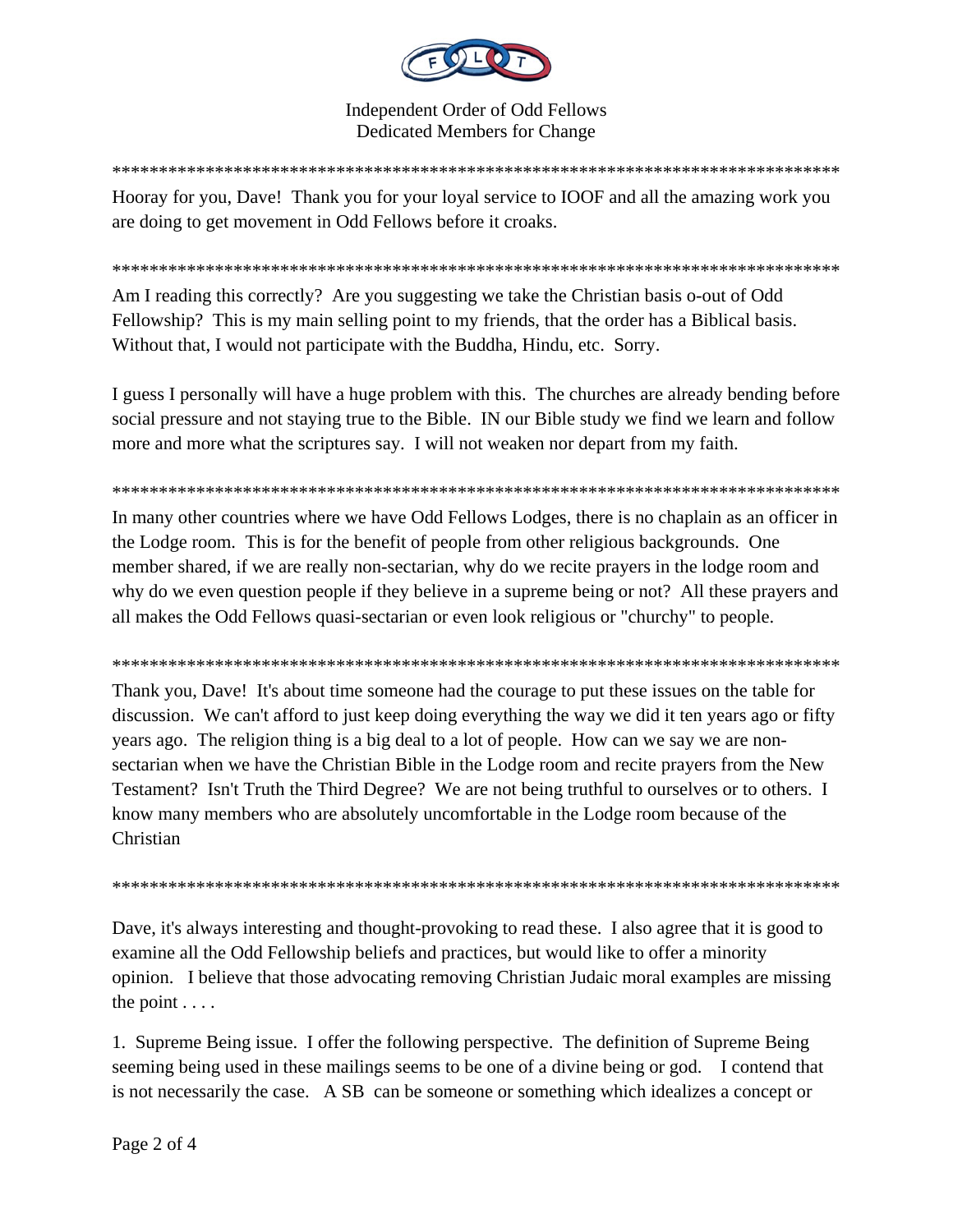

Independent Order of Odd Fellows Dedicated Members for Change

principle of a group. It can be argued that both the "religions" you are using as examples have a Supreme Being although not necessarily a divine or theistic one. Buddhism points to Siddhartha Gautama a.k.a. Buddha as their "Enlightened or Awakened One" and states that all should strive to be like him. Ergo a "Supreme Being". Likewise Hinduism while having three branches of thought, one branch at least states that - there is one one god although sages may give him different names. The American Indian culture also believed in a Great Spirit. Even Hitler was thought of by some as a Supreme Being. Requiring Odd Fellows to believe in a Supreme Being is hardly a limiting factor preventing anyone from joining and is only clouding the reason IOOF is loosing members which I shall discuss later.

2. Religious artifacts in the lodge. Once again, focus on these items only is a distraction from the real issue of IOOF membership growth. While it was pointed out by Brother Louie that the Chaplin and Bible are relative new additions to the Lodge, the real question (unanswered) is "Why did the leaders decide to do that"? While I haven't researched it, I am sure it was because religion was on the rise during that time due to world influences, i.e. war, plague, etc. Religion is still on the rise today by 1.41% worldwide per Britannia Encyclopedia. In fact, the more fundamental religions are growing the most. Again, since both sides of any argument should be examined, perhaps instead of removing traces of Christianity religion from the lodges we should be including faith healing and speaking in tongues. :)

3. The real issue from what I have observed causing the decline in members is that Odd Fellowship no longer offers the tangible benefits to people it once did. While visiting relatives and friends if Phoenix recently, I asked several young professionals if they had heard of IOOF and if they would consider joining. The common response was, "Why should I?" and "What does it provide beyond what I am currently getting in...(church and professional networks)". As pointed out in several articles, IOOF was formed for trade networking, offered limited health benefits, burial options, and support for the widow and orphan. In addition, it offered fellowship and entertainment. All these were clear incentives for a person to join. All of which have diminished for various reasons which we need not recap here. In the 1800 - 1900 IOOF had a clear Charter and Mission. It doesn't seem to today and that is the main reason for the decreasing membership. That being said, it is true that some Lodges are offering Odd Fellowship, entertainment, dinners music etc. and I applaud them for recapturing the fellowship. But those lodges are the exception and are the ones which are fortunate enough to have the funds available from rental properties and other resources. Most lodges can not offer free monthly dinners, renovated facilities with wide screen HD TV etc. Let's briefly turn our focus to other fraternal organizations. Most are also decreasing in size due to the same external influences, readily available entertainment, government programs which have replaced what IOOF once offered, etc. Those that are not declining seem to have a clear Mission. The Masons have Children's